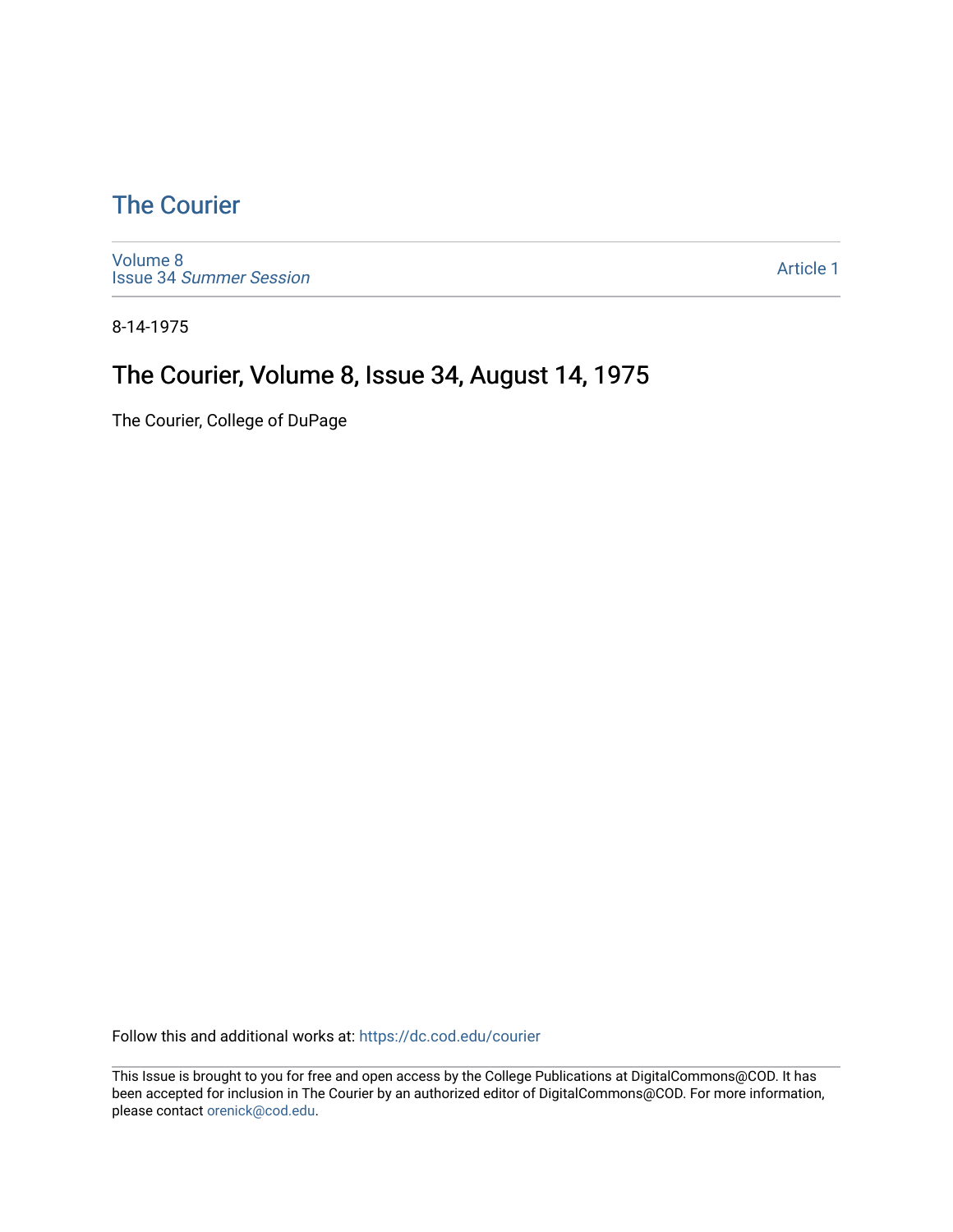

The Dukes of Dixieland, official "Good Will Ambassadors" from the city of New Orleans. They'll be here Monday, Aug. 18.

# New Orleans 'Dukes' to play jazz concert

The Dukes of Dixieland, on the jazz scene for 20 years, will present a cushion concert at 8 p.m. Monday, Aug. 18, in the Campus Center.

Admission is \$1 a person and \$2 for families.

The six-man band has been named official Good Will Ambassadors by the New Orleans City Council. The original group began in New Orleans, headed then by the Assunto brothers.

Also on the program will be im pressionist Max Cooper, Who doestakeoffs of prominent vocalists, especially Frank Sinatra.

The Dukes, who have put together some <sup>15</sup> albums, are coming here from the

Illinois State Fair. At a Grant Park concert this summer in Chicago, the band drew about 23,000 fans.

This is the only concert offered during the summer session. Joe Gilbert, student activities assistant, said it marks the first time a major group has been presented at such a reduced price.

"It's sort of a test case," he said. We'd like to see if a Monday in summer at low prices will draw."

Every member of the Dukes is recognized as a master musician. One has played with the Stan Kenton orchestra and another has performed with Pete Fountain. Some even have symphony orchestra backgrounds.



# plans debut in spring

The College of DuPage is getting its own FM station after years of delays and problems. Robert Blake who will run the operation says there are still some bureaucratic procedures but by spring it should be broadcasting.

The station will be on shared time with Elgin (90.9 on the FM dial) and will be licensed for educational and experimental purposes. Planned broadcast will be from 6 to 9 a.m. daily and 3 p.m. to midnight most days.

The station will be what is called an alternative radio service and will attempt to interest everyone with informative programs and some progressive rock music. Students will be encouraged to help out.

Even though the location of the antennae has not yet been decided upon, it will be strong enough to reach the entire district. It is scheduled to be in Naperville, but there are hopes of having it on the campus. Blake says that once the station is fully operating, three or four course programs

will probably be broadcast every quarter. So far decisions must still be made

where the station will be located and how it will be organized. Blake is hoping the station can be located in the J Bldg. He is also considering the use of a mobile vehicle.

There will be at least six months of delay while law required program tests are run. Once definite plans are made, equipment will be obtained from within the state.

The station, which cannot advertise, will be initially funded by school and state funds, and later by the federal government.

# Student 'reps' in convention here Sept. 5-6

A committee composed of Lucile Friedli, Ron Lemme, E. E. Gibson, Gail Werth, and Dub Jenkins is busy making plans for an Illinois Community College Conference for Student Representatives to the Board of Trustees to be held here Sept. 5-6. It is co-sponsored by the Illinois Community College Trustees Association and the Illinois Community College Board.

Special features of the conference include an opening address by Dr. Rodney Berg, College of DuPage president; a luncheon address by the chairman of the Board of Trustees; a panel moderated by Jan Barfield, whose participants are all former student representatives to the board, and discussion groups with L. H. Horton, executive secretary of-the ICCTA and Franklin Walker, assistant secretary for student and community services, as resource people.

The purpose of the conference is to further communication among the community college student representatives, as well as to define their roles and responsibilities in the college community. Considerable time has been allotted for group instruction, at the suggestion of Gail Werth and Dub Jenkins.

# Bus offers special rate for students

By Elke Amenda

College of DuPage students may now have a easier way to get to classes with the Glen Ellyn Commuter Bus Service stopping at Buena Vista and Lambert Roads. And at reduced rates, according to Student Government.

Times for the bus arrival cannot be specific because they are dependent upon the arrival of commuter trains at the Chicago & Northwestern station.

Buses heading for the college stop — Buena Vista and I.ambert — depart from the train station at approximately 6:42, 7:07 and 7:32 a.m. In die afternoon they leave the station at 5:02, 5:21, 5:41, 6:08 and 6:43p.m.

The approximate times the buses leave the college for the station will be 5:17,5:36, 5:56 and 6:23 p.m. The arrival of these buses will not coincide with the departure of east-west trains.

In an effort to help the students, the Glen Ellyn Village Board has approved a special half-fare bus rate for students of all ages, and any individuals 18 or under.

These fares will be good for all regular morning and evening routes in the bus system. A 10-ride ticket book which normally sells for \$4 will be sold to students for \$2, and the 25-ride book will be sold for \$5.

Tickets will be only sold at the Cashiers office on the first floor of the Civic Center, 535 Duane St. Students must present their school ID card or identification with proof of age.

The Cashiers office is open from 8:30 a.m. to 4:30 p.m. Monday through Friday, and 8:30 a.m. to noon on Saturday.

Additional bus schedules and routing information can be obtained at the Civic Center Cashiers office.

## Librarian in Iran as consultant

Richard Ducote, dean of the Learning Resources Center, is in Iran, serving as a consultant for a new library. He is due back later this month.

He was selected in a world-wide search and interviewed by the president of the University of London.

In July, he attended a briefing in New York and received "red carpet" treatment.

The library, to be built in Tehran, and to be called the Pahlavi National Library, will serve both culture and technology. The most sophisticated, computermonitored, data-processing and information-transfer media will be utilized.

Ducote has served for 20 years in the community college learning resource field. He is a member of the North Central Association of Colleges and Secondary Schools and the Southern Association of Colleges and Secondary Schools and served as a speaker last April at the convention of the Association of Educational Communications and Technology.

## 3 CD students get scholarships to Roosevelt U

Three College of DuPage students have just been awarded full academic, no need scholarships to Roosevelt University for the 1975-76 academic year. These full tuition scholarships, based on eligibility criteria as determined by Roosevelt University, are worth \$2,100 per year and are renewable upon the student's maintenance of a 3.0 grade point average.

The three recipients are Jon C. Ericson of Wood Dale, Gwen Walker of Wheaton, and Bonita Bredemann of Downers Grove.

## Seek ace consultant to judge cluster setup

#### By Cynthia Tyndall

Selection of a consultant to evaluate the cluster college system at College of DuPage has become a more difficult process than first anticipated by the Self-Study Review Panel.

Dr. Rodney Berg, College of DuPage president, says that he could have suggested someone himself who could do the job. But the faculty is uneasy about being studied so it wants to have a hand in the selection process, he said.

Dr. Berg has taken suggestions from the college staff and faculty for consultants or consulting firms. The Self-Study Panel is now talking to 12 candidates, but it is still open for suggestions if anyone at the college knows of an outstanding candidate, says Dr. Berg.

The Board of Trustees hoped to have the name of the consultant by this week, but Dr. Berg says a decision probably won't be made until September. Letters,are being ent out to prospective candidates now. Members of the panel are awaiting the replies so the final selection process can begin.

Included in the candidates' letters are the charges to the consultants that were set up by the panel at its last meeting. The consultant is to make his own independent analysis.

He is to study the autonomy of the colleges and assess the desirability of having students located exclusively in one of these colleges.

The consultant will also evaluate the interrelationships between the college Senate and councils, the counseling and advising programs and the independent study program.

Dr. Berg says that the consultant will have free access to the faculty, Board of Trustees, students and panel members. How the consultant will operate is entirely up 'to him, but each candidate will be asked to include his plan of operation when responding to the job offer.

The consultant will report his recommendations to the Board after he has thoroughly studied all the reports of the self-study committee, made his own evaluations and talked to members of the college community.

He will suggest how to improve the cluster college system and even has the right to recommend that it be discontinued, says panel member Jim Williams. The Board then has the right to take the consultants' recommendations as they stand, ask for someone else's opinion or disregard them entirely, says Dr. Berg.

When asked why it was necessary to bring in a consultant from outside the college community, Dr. Berg responded that the cluster college system is unique to community colleges. It would not be appropriate for CD to evaluate itself.

The cluster system has already been evaluated by the CD self-study committee in their report of September 1974. This was the first time the cluster colleges were thoroughly studied.

The majority of the faculty and staff felt that the cluster system had to be disbanded or changed radically when the self-study was done three years ago, said

Please turn to Page 2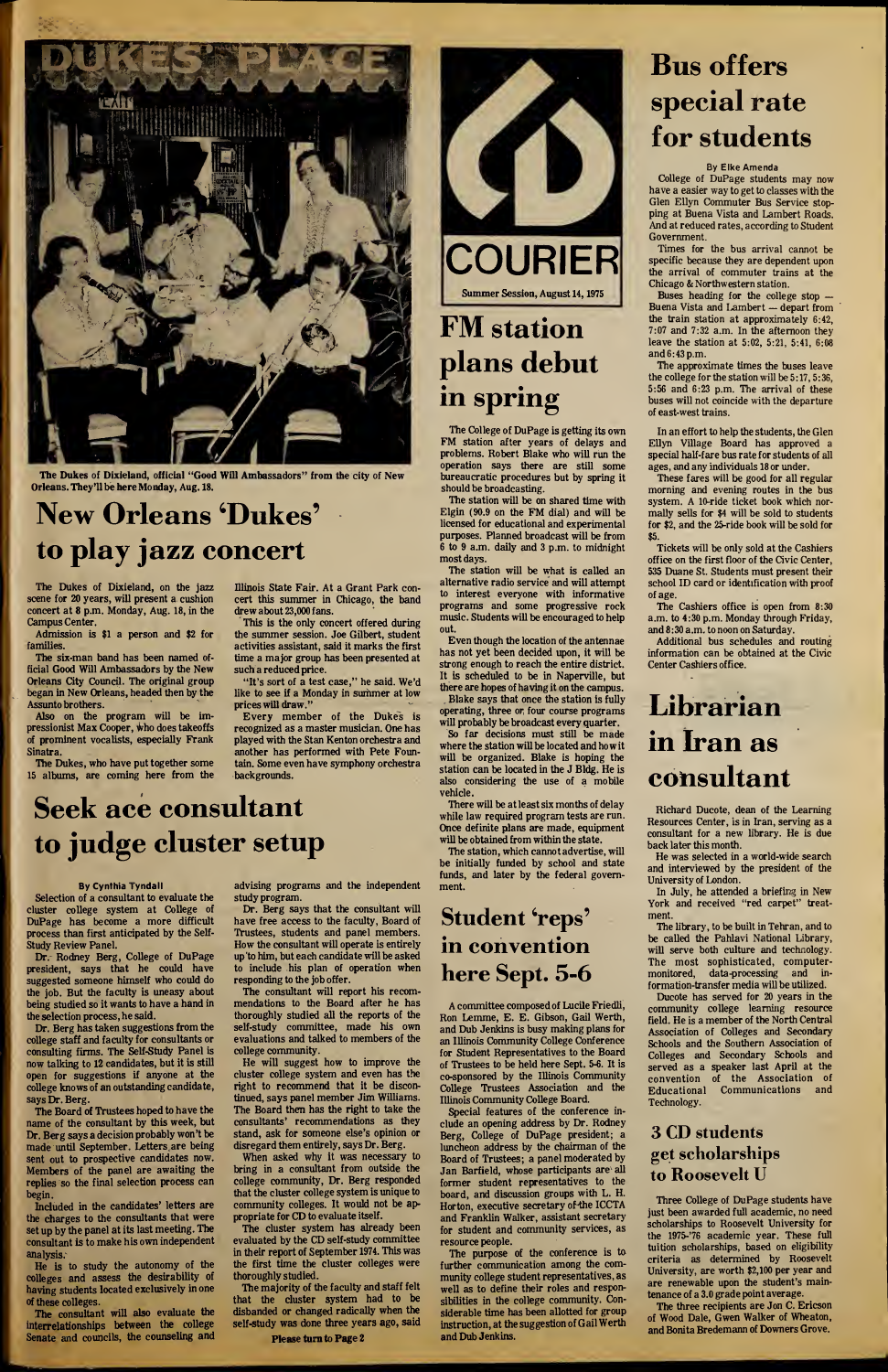# Ellen Martin shocked them in 1891, but she voted

#### By Rita Bentley

It was election day in Lombard, Monday, April 5, 1891. The polls had opened as usual only this day was destined to make history.

Miss Ellen Martin walked into the squire's office, where the polling place was located, holding valise and carrying an ominous looking law book under her arm. She demanded to be allowed to cast a ballot. How dare she! Women were not allowed to vote. The three judges simply collapsed at the request.

She produced a lengthy document from her valise and opened it at a certain section, stating that she had something to say about the matter. The determination in her voice and the length of the document caused two of the judges to vote for her casting a ballot rather than listening to what she had to say. Judge Fred Marquardt feebly stated he would protest her vote.

Miss Martin's reply to this was the presentation of a business card which read:

Perry and Martin, Attorneys & Counselors at Law and Loan Agents, Room 70, 143 Salle St., Chicago.

Letting them know that she was the Martin of the firm and also a citizen of Lombard, she challenged the right of the judges to refuse her request. Marquardt mildly agreed that she was a citizen since she made her home in Lombard, but not a citizen in having the right to vote.

Through her double pair of spectacles she then read Section 6 of the charter election laws of 1869: "All citizens of the State of Illinois above the age of 21, actually residents of the town of Lombard for 90 days before an election for municipal officers, shall have a right to vote at such election." (The word "male" had, conveniently for Miss Martin, been omitted from the charter and she was capitalizing on the omission.)

The judges had to agree that she lived there. "Ain't I over 21?" she asked.<br>Judge

Marquardt quickly agreed, with almost a snicker, and then a groan.

"Then I invoke the majesty of the law, and demand that my vote be recorded." She then allowed her vote to be challenged, picking on a young man named Mack. He challenged her vote, and then she swore her own vote in and left,

## Women's tennis starts Sept. 2

Women interested in joining the tennis team will meet at <sup>1</sup> p.m. Tuesday, Sept. 2, in the Gym nasium and daily workouts will begin the next day, according to Dave Webster, tennis coach.

He said interested women should leave their name and phone number at the Athletic Office, K147, or contact the office at extension 365.

To be eligible a woman must carry <sup>12</sup> hours minimum fall quarter and complete a physical<br>examination before the first examination before the practice. Physicals are available by appointment through the ollege health service on Aug. 18. The fee is \$4.

#### POMPON TRYOUTS

The C/'D Pom-Pon squad will hold its clinics and tryouts August 18-21 from 7 to 9 p.m. in the Campus Center.

FREE: 5 cute, adorable, cuddly, playful kittens up for adoption to good homes. Please call Dick Petrizzo, 265-6 on campus orstop in I jom K161. Hurry, only a limited supply.

leaving the judges and the polling place in a state of chaos.

Miss Martin immediately went to various meetings that were in progress to tell the women assembled that she had accomplished the task. It was decided that while the polling place was still in a state of shock, the others would take advantage of the situation and cast their ballots also.

And so it was, that 14 more women voted that day, making history in the state of Illinois.

Although the vote was not that close, 85 to 24 for the President of the town, the candidates who won the election immediately became converts to the cause of woman suffrage.

One of the ladies to vote, Mrs. Williams, was 75 years old. She remarked, rather sternly, that she had waited 75 years for this day to arrive.

Needless to say, the men of Lombard were in an uproar over the whole incident and stated they would stop this women voting business if they had to give up the charter and move out to the prairie!

The women, however, were well prepared to meet the task, and Perry and Martin had prepared numerous documents on all the pertinent laws, and would carry the matter to the United States Supreme Court if necessary.

The case was actually taken to the Supreme Court in Springfield. There the question arose as to whether the charter of 1869 was in conflict with the Illinois Constitution of 1848. The Constitution provided that at all elections every white male citizen having certain qualifications, and every white inhabitant resident of the State at the time of the adoption of the Constitution having similar qualifications should vote. It made no provisions for other persons.

The 15 women voters presented a brief that questioned the following: 1. Are women citizens?

2. Is the above provision of the charter in conflict with the Con stitution of 1848?

It was pointed out that women bom or naturalized in the United States are citizens of the United States and of the state in which they reside. This was so before the 14th amendment to the United States Constitution, and if it had not been before, would be so now.

Because sex was never one of the elements of citizenship in the U.S. men should not have advantage over women. The same laws should apply to both.

Elections in incorporated cities and towns were not provided for or mentioned in the constitution of 1848. The elections referred to were for State officers, members of the Legislature, etc. However, the Legislature of cities- and towns

usually prescribed the same the State required for national elections. This would mean every free white male citizen of age of 21 years, etc., as was set forth in the Illinois Constitution.

The ladies of Lombard could not win their point over such legislation. As a result of the incident, Illinois women were given the right to vote in a school election, but not in a municipal election. If a school election were held simultaneous with a municipal election the votes of the women were kept and counted separately. Women were still denied the right to vote in municipal or state elections and would not be allowed to freely vote in all elections until 1921.

The charter referred to by Miss Martin was drawn up by General Sweet in the spring of 1889, in which he omitted the word "male." Whether this was done deliberately or not is a good question. But since, shortly before he died, he en couraged one of the ladies who voted to remember that women had the right to vote, it is assumed it was deliberate. General Sweet was a Civil War general and an early incorporator of the town of Lombard and had influence on its laws, and was obviously for women's rights.

Miss Martin was among several prominent women in Lombard. She

usually prescribed the same was originally from Chautaqua<br>qualifications for local elections as county in New York, and was the county in New York, and was the first woman law student in that county. She studied law at the University of Michigan and graduated in 1875. In January 1876 she was admitted to the bar of the State of Illinois. (Up intil 1873 women were permitted to practice law but could not join the Bar Association.)

Although the voting incident was given publicity in the April 11,1891, issue of the Chicago newspaper, the Daily Inter Ocean, there has<br>been limited information limited information available. An article also appeared in the Chicago Legal News of April 18, 1891, which was published by a woman lawyer, Myra Bradwell. Ms. Bradwell was a prime mover in women's suffrage and was an ardent feminist.

In every issue of the Chicago Legal News she printed scores of new accounts about women in other states who served, unlike women in Illinois, as jurors, deputy sheriffs and justices of the peace.

When the story of the women in Lombard became known, she naturally published the account, as it represented a step in the fight for women's rights. She urged, in her newspaper, that a bill be passed in the General Assembly giving women the right to vote at all city, village and town elections. Needless to say, no such bill was passed.

## Alpha senator urges peer counseling

#### By Joe Clark

Bruce Peterson, Alpha senator, became a part of student government because he felt it would be interesting. Free tuition also helped. He ran for office, was elected and now represents Alpha College.

He admits things have been rather slow so far.

"We haven't really covered a lot because we were only elected this spring. Nothing happens during the summer quarter but things should get going thisfall."

There are two things Peterson would really like to see move. One of them is peer counseling.

"There was once a program of

peer counseling here under the old student government. The idea is that students need someone to take problems that they wouldn't care to discuss with the regular counselor. It could be set up in a single office with 'all of the senators working through it."

The other thing Peterson would like to see on campus is more music.

"The student government has considerable money available to them. This money could be used to provide local bands to play outside when the weather permits or in the student center during the day. Friday would be a good day. It would help the student body get in

a good frame of mind for the recreation. He has his own weekend. The money could also be used to cover the deficit in bringing first rate bands to the campus. This would make it possible."

Peterson supports his college program but with a warning. "I think Alpha's experimental education is a good idea, I really do. Not everybody can do it though. This type of study can lead you to

harder. You have to do more work and be highly self-motivated." Peterson is an ex-Marine who is attending school on his veterans rights. He drums, golfs, water skis,

where you want to go. The courses you do by yourself are much

sailboat. He would like to participate in more contact sports but is suffering from a bad shoulder for which he must undergo surgery this fall. Bruce is a pre-med student here at CD.

swims, plays tennis, and sails for doing something." "I am going to be a psychiatrist. It is a tough field right now. If I cannot get into medical school I shall be a clinical psychologist or something like that. I want to work for myself. I don't want to work for someone else. That way I do not have to give anyone any grief for not doing something and they don't have to give me any grief for not

# Seek outsider to give college hard look

Continued fromPage <sup>1</sup>

panel member Jim Williams. Many of the suggested changes have already come about. For instance, the committee found that there was no formal co-ordination between teachers in mathematics, or English or science. Because of the cluster system, there were no<br>formal departments. This  $formal$  departments. suggestion was followed up and has been successfully changed.

It will be up to the consultant to see whether more changes need to be made and what the condition of the cluster college system is now as compared to three years ago. He may decide that all the necessary changes have been made or he may recommend additional changes or complete dissolution of the system.

The original self-study committee was set up three years ago to prepare for an official examination by an accrediting board and to give this relatively new college a chance to look at itself, says panel member Paul Eldersveld.

The idea initiated with Dr. Berg, who took it to the Representative Assembly. The Assembly set up a committee which organized the study into 12 separate sections each with its own chairman.

Dave Baughman headed this

progress report to the Assembly in September 1974. At this time, it was about 80 percent complete.

The Assembly then set up the Self-Study Review Panel to judge the importance of the self-study committee's recommendations and to put priorities on them. The panel was also to see that the recommendations were carried out. This process is going on at the present time.

Each of the major college constituencies, like the Representative Assembly and the Senate, was asked to suggest names for prospective panel members. Dr. Berg chose members from this list of names and they are fairly representative community, says panel member Sally Hadley.

The Self-Study Review Panel is made up of faculty members Sally Hadley and Charles Ellenbaum, staff members Jim Williams and Carlye Wattis, and administrators Ron Lemme and Dr. Berg.

The job of the panel is to systematically evaluate the self-<br>study committee's recomstudy committee's mendations for validity and priority, says Dr. Berg. They have a log put out by Jim Williams which states the priority of the suggestion, which person or

self-study and submitted his college agency it has been referred reading on their own before each to, the date it was received by that person and hisreply.

The plan must be approved by the Board and the panel member in charge before it is put into operation. In some cases, the Board must also approve funds for the plan.

For example, the self-study committee found that Bldg. A is too sterile looking. They referred the suggestion to Karl Owen, en-<br>vironmental coordinator, who vironmental coordinator, submitted a plan to Dr. Berg and Dick Petrizzo. The funds for his plan have to be approved and appropriated by the Board, but furniture has already been put in the lounges this summer. As soon as the budget is passed, some paintings will be hung in the building and the lighting will be changed.

The job of the committee is not necessarily to judge the recommendations, but to see that something is done about them, says Eldersveld. People to whom the suggestions are given are allowed to make alternate suggestions.

The Self-Study Panel meets once a week during the school year and once a month during the summer for two to three hours. The panel members have to do a lot of Globe Theater.

meeting, says Sally Hadley. An agenda prepared by Dr. Berg's secretary comes out in advance so each member can prepare and come to each meeting with some concrete ideas.

The panel work is a lot harder and more time-consuming than the members first thought. But they were warned by Dr. Berg when they accepted the job, said Jim Williams.

Most action is done by the panel as a whole, says Williams. They have qll read the same material and have discussed it together at meetings.

## Show 'Henry V'. film Aug. 21-22

Bill Doster, English instructor, would like to announce the showing of Olivier's "Henry V," on Aug. 21 and 22, one half each day, at noon, in A1000.

Anyone interested can attend free of charge. Doster obtained this print as a part of the summer Shakespeare class he is teaching.

For anyone who hasn't already seen the movie, the first scene is staged as it would have been in the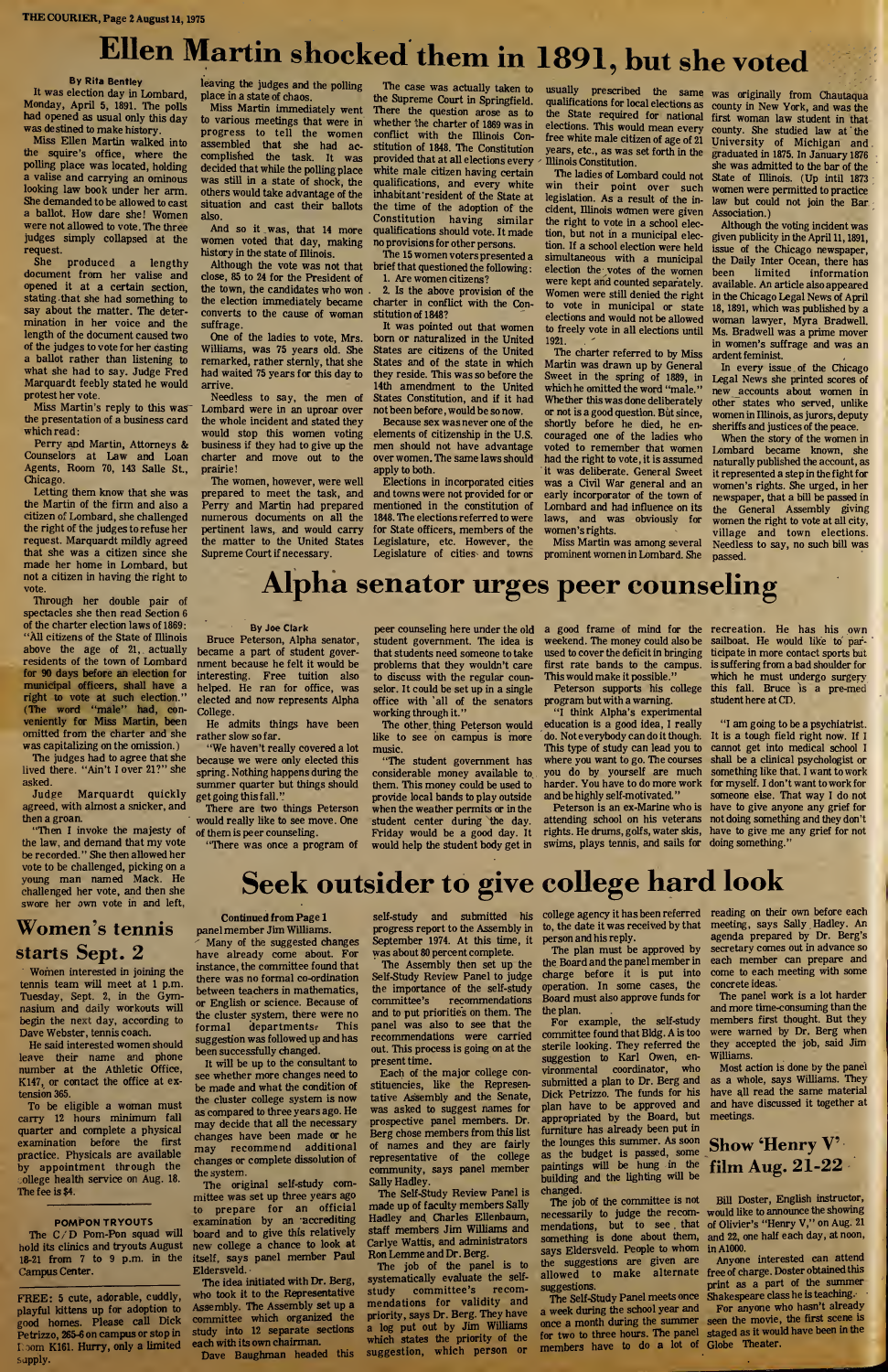

Barbara Bogosian, maintenance crew, boards tractor. —Photo by Mike Reedy.

## Girls join maintenance crew

By Dawn Greenwood You're just a girl, you can't do hat!"

Mary Zuleg, of Naperville, and Barbara Bogosian, of Palos leights, hear this comment erhaps more often than other emales. Both girls work on the ollege maintenance staff.

Their supervisor Matthew Pekel ays, "The girls do mowing, weeding or whatever the fellows lo. Their work is as good as anyone ilse's."

Ms. Zuleg says she does odd jobs around the campus, including iding the sweep-a machine to clear debris off sidewalks and drives, though the boys usually rive the tractors.

She says, "They don't want us Ms. Bogosian and herself) doing some of the heavier work like ditch digging." (A job she contends would take her longer than the guys" only because she hasn't rained her muscles.)

Ms. Bogosian works 20 hours a eek and Ms. Zuleg puts in a full 40. Both girls have been working on the staff since the spring quarter. Pekek usually sends work crews

### 2 jobs open in Student Life

Two part-time positions in student activities are open thisfall. They are the advisership to the Pictorial Magazine, which is to be published quarterly and requires ohotographic background, and advisership to the cheerleading squad.

Persons interested should contact Lucile Friedli, director of student life, K134.

## Vilsson named Kappa counselor

Ron Nilsson, formerly with tudent Activities, has moved to a ew position as a Kappa counselor. Nilsson came to CD in the fall of <sup>972</sup> while working on his in ernship for a masters degree from Vestern Illinois University. After raduating he continued in Student Activities.

### <sup>2</sup> students win Elmhurst award

Two College of DuPage students eraldine E. Ellingham, of La Grange, and Sandra L. Crippen of Lombard, have been awarded the Imhurst College Transfer Scholar ward.

This scholarship award was tablished by Elmhurst College to cognize outstanding scholastic Jility in transfer students from linois community colleges.

The scholarship award is for \$250 year (\$125 per semester) for two ears.

out in pairs, and the jobs are changed every few days. Ms. Zuleg believes the changes are the salvation from monotony.

According to Pekel none of the boys have objected to working with the girls, but still the girls may be getting some verbal razzing.

"That's all she can do,' " Ms. Zuleg says she hears a lot. Other women employes on campus have asked if the girls "have a union?" Ms. Bogosian says she is the

subject of many "double-takes"

The Illinois CommunityCollege Board (ICCB) has projected that the 49 Illinois community colleges will enroll more than 375,000 students in credit and non-credit

The community colleges in Illinois plan to request in the next five years 327 new units of instruction in the ocstruction in the oc-<br>cupational / career area and 233 extensions of previously approved units. Some 45 units new being offered will be axed from occupational areas according to a

Little increase in new baccalaureate courses is projected, but the existing programs will continue to serve increasing numbers of students, who will then transfer on to senior institutions.

courses by 1980.

state study.

State community colleges

expect 375,000 by 1980

especially from women, as she mows or paints.

Recently the girls constructed a fence behind M Bldg., which Ms. Zuleg says was "nothing fan tastic," though as Ms. Bogosian puts it "a lot of fun."

Both girls enjoy working outside in the fresh air and under the hot sun. Ms. Bogosian says, "I didn't want a job as a secretary, or to be sitting inside, dressed-up playing a part."

The community education and service programs will keep on expanding and with a projected 170,000 participants by 1980, it will be reaching a much larger proportion of the local citizens. There have only been moderate increases in full-time faculties, administrative personnel, and professional and classified personnel, but larger increases in part-time faculties have occurred. The Illinois community college system consists of 39 districts, 49 campuses and encompasses 91 per cent of the state geographical area, and 93 per cent of the population. Future legislation will provide for voluntary annexation of the remaining 50 school districts not yet a part of the community college

# Where wealth is in DuPage County

#### By Rep. John N. Erlenborn

| <b>Where wealth is</b>                                                                                                                                                                                                           |                |                                                                      |
|----------------------------------------------------------------------------------------------------------------------------------------------------------------------------------------------------------------------------------|----------------|----------------------------------------------------------------------|
|                                                                                                                                                                                                                                  |                |                                                                      |
| in DuPage County                                                                                                                                                                                                                 |                |                                                                      |
| By Rep. John N. Erlenborn                                                                                                                                                                                                        |                |                                                                      |
| DuPage County residents have the highest per capita income in Illinois<br>according to statistics recently compiled by the Census Bureau. It is no<br>surprising, then, that another part of the report tells us that per capita |                |                                                                      |
| income in the 14th Congressional District is higher than in any other.<br>The 14th District occupies all of DuPage except the northern hal                                                                                       |                |                                                                      |
| (approximately) of Addison Township.<br>Among the 102 Illinois counties, DuPage ranks first with its income per                                                                                                                  |                |                                                                      |
| capita of \$5,106, according to the census estimate. This means that a<br>average DuPage family of four had an income of \$20,424. This figure is a                                                                              |                |                                                                      |
| otal before deductions for personal income taxes, Social Security and the<br>ike.                                                                                                                                                |                |                                                                      |
| The DuPage average is more than 20 per cent above the state per capital<br>ncome of \$4,229.                                                                                                                                     |                |                                                                      |
| The figures have just been published by the Census Bureau, but they<br>show conditions which existed three years ago - in 1972.                                                                                                  |                |                                                                      |
| When these figures are compared to those of 1969 (contained in the<br>1970 census), they show that DuPage County's income did not advance                                                                                        |                |                                                                      |
| quite as fast as that of Illinois: 19.9 vs. 20.7 per cent.<br>The Illinois community showing the highest per capita income is                                                                                                    |                |                                                                      |
| Barrington Hills, in Cook County, \$17,776. The DuPage County leader is<br>Dak Brook, \$11,057.                                                                                                                                  |                |                                                                      |
| Income per capita in each of the DuPage County towns was as follows:                                                                                                                                                             |                |                                                                      |
|                                                                                                                                                                                                                                  | 1972           | 1969<br>$(Estimate)$ (1970 Census)                                   |
|                                                                                                                                                                                                                                  |                | \$3,630                                                              |
|                                                                                                                                                                                                                                  | 4,750          | 4,026                                                                |
| Bensenville (part)<br>Bloomingdale                                                                                                                                                                                               | 4,362<br>4,178 | 3,697<br>3,479                                                       |
| Bolingbrook (part)                                                                                                                                                                                                               | $-5,058$       | (s)                                                                  |
|                                                                                                                                                                                                                                  | 5,609          | 4,727                                                                |
|                                                                                                                                                                                                                                  | 4,540          | 3,472                                                                |
|                                                                                                                                                                                                                                  | 6,316          | 5,314                                                                |
|                                                                                                                                                                                                                                  | 4,930<br>5,339 | 4,153<br>4,452                                                       |
|                                                                                                                                                                                                                                  | 5,750          | 4,705                                                                |
| Glendale Heights                                                                                                                                                                                                                 | 3,590          | 2,992                                                                |
|                                                                                                                                                                                                                                  | 6,117          | 5,121                                                                |
| Hanover Park (part)                                                                                                                                                                                                              | 4.384<br>7,510 | 3,001<br>6,347                                                       |
| Hinsdale (part) $\ldots \ldots \ldots \ldots \ldots \ldots \ldots \ldots$                                                                                                                                                        | 5,221          | 4,475                                                                |
|                                                                                                                                                                                                                                  | 4,784          | 3,895                                                                |
|                                                                                                                                                                                                                                  | 4,857          | 3,923                                                                |
|                                                                                                                                                                                                                                  | 5,468<br>4,569 | 4,404<br>3,717                                                       |
| Oakbrook Terrace                                                                                                                                                                                                                 | 11,057         | 9,010                                                                |
|                                                                                                                                                                                                                                  | 4,580          | $3,613$ .                                                            |
| Schaumburg (part)                                                                                                                                                                                                                | 4,103          | 3,174                                                                |
|                                                                                                                                                                                                                                  | 4.707          | 3,805                                                                |
|                                                                                                                                                                                                                                  | 4,237<br>4,384 | 3,420<br>3,860                                                       |
|                                                                                                                                                                                                                                  | 4,349          | 3,616                                                                |
|                                                                                                                                                                                                                                  | 4,845          | 4,045                                                                |
|                                                                                                                                                                                                                                  | 5,174          | 4,312                                                                |
|                                                                                                                                                                                                                                  | 7,241<br>4,592 | 3,991<br>3,833                                                       |
|                                                                                                                                                                                                                                  | 4,468          | 3,842                                                                |
|                                                                                                                                                                                                                                  | 4,159          | 3,394                                                                |
|                                                                                                                                                                                                                                  | 5,106          | 4,258                                                                |
|                                                                                                                                                                                                                                  |                |                                                                      |
| y charts for $\$25$                                                                                                                                                                                                              |                |                                                                      |
|                                                                                                                                                                                                                                  |                |                                                                      |
| clients<br>who<br>that centered around fire.                                                                                                                                                                                     | will           | also<br>set-up                                                       |
| The class came to be after Mrs.                                                                                                                                                                                                  |                | progressions and transit charts.                                     |
| Sekularac consulted her<br>own                                                                                                                                                                                                   |                | and a personal written astro chart<br>to aid the client remember his |
| charts. This is "a year to expand                                                                                                                                                                                                |                |                                                                      |

How to do astrology charts for \$25

#### By Dawn Greenwood

Tarot cards and Ouija boards aren't the only ways to find yourself. Try looking to the heavens with Gail Sekularac, a professional astrologer who will be teaching a new course in astrology thisfall.

The \$25 non-credit Astrology <sup>1</sup> class will meet every Wednesday night from <sup>7</sup> to 9:30 at Lisle Community High School.

In the class Mrs. Sekularac will explain the.positions of the signs, planets and the 12 "houses of heaven" sectors, and their interactions. Along with learning the terminology and symbolism, each student will learn how to chart his own "nativity" — a horoscope drawn up on the basis of the exact

The "DuPage Power Squadron," a unit of the United States Power Squadrons, is offering a "Free Boating Class" every Thursday at 7:30 p.m., starting Sept. 18.

The 12-week course will offer proper instruction on such topics as safety afloat, seamanship, aids to navigation, charting, piloting,

date, time and location of his birth. that centered around fire. If the class time permits, Mrs. Sekularac will go into the interpretive reading of those charts.

system.

Mrs. Sekularac, who is also a private consultant, lecturer and author, concentrates her energies in natal and horary comparisons. She explains it is through the natal charts that a person is able to "see" his future life events.

People need not be predestined for a certain occupation she says, but that there would be an "inborn tendency in the chart for some closely aligned aspect of that job." Meaning that a fireman, especially one bom under a fire sign such as Aries, might be comfortable working as a coal stoker, steel ingot roller, welder or any position

#### Boating class starts Sept. 18

mariner's compass, and basic small boat handling.

The boating classes are open to all who are interested in learning or just brushing up on all phases of boating skills and water safety.

Registration will be held at the beginning of the first session. For more information call "Chuck" Easterly on 469-7892.

The class came to be after Mrs. Sekularac consulted her own charts. This is "a year to expand myself," she says, and "to do more organizational work." Earlier in the year she became the editor of "Cosmic Grapevine," a monthly journal for people interested in similar pseudosciences.

Recently, she "picked the day" to talk with Extension college officials who decided to okay the course.

Though she has been handling clients professionally for only the last two years, Mrs. Sekularac has been studing astrology for the past 11.

conventional religions, but became intrigued with the "occult" while watching a "Psychic World" television program.

"No one is ever an expert, no one can know everything," she says. "You have to keep reading up on astrology and doing lots of charts."

Mrs. Sekularac says she can create a natal chart in about 45 minutes using precise mathematical computations. Unlike astrologers of old, she into their futures. It almost sounds enlists the aid of a calculator. For a little scary, doesn't it?

clients who will also set-up progressions and transit charts, and a personal written astro chart to aid the client remember his readings.

"Astrologers are never specific when negative aspects appear,' she says. "The inborn tendency is in the chart, and should be used positively not negatively.'

When people ask her about such things as future jobs or marriage, she says these "are not predestined but the tendency potential that has to do with the sign must be there. The people still make the final decisions."

She had always had an interest in curacy in the area of psychic Jeannie Dixon would be proud of Mrs. Sekularac's 85 percent ac reading. At one time she was considering doing it professionally. "All people have psychic ability," she says, "it depends on whether or not they want to develop it." Her own ESP she feels has helped in her astrology studies. Gail Sekularac won't be wearing a gypsy outfit or have three rings on each finger when she starts teaching this fall. Yet under her instruction students will be looking